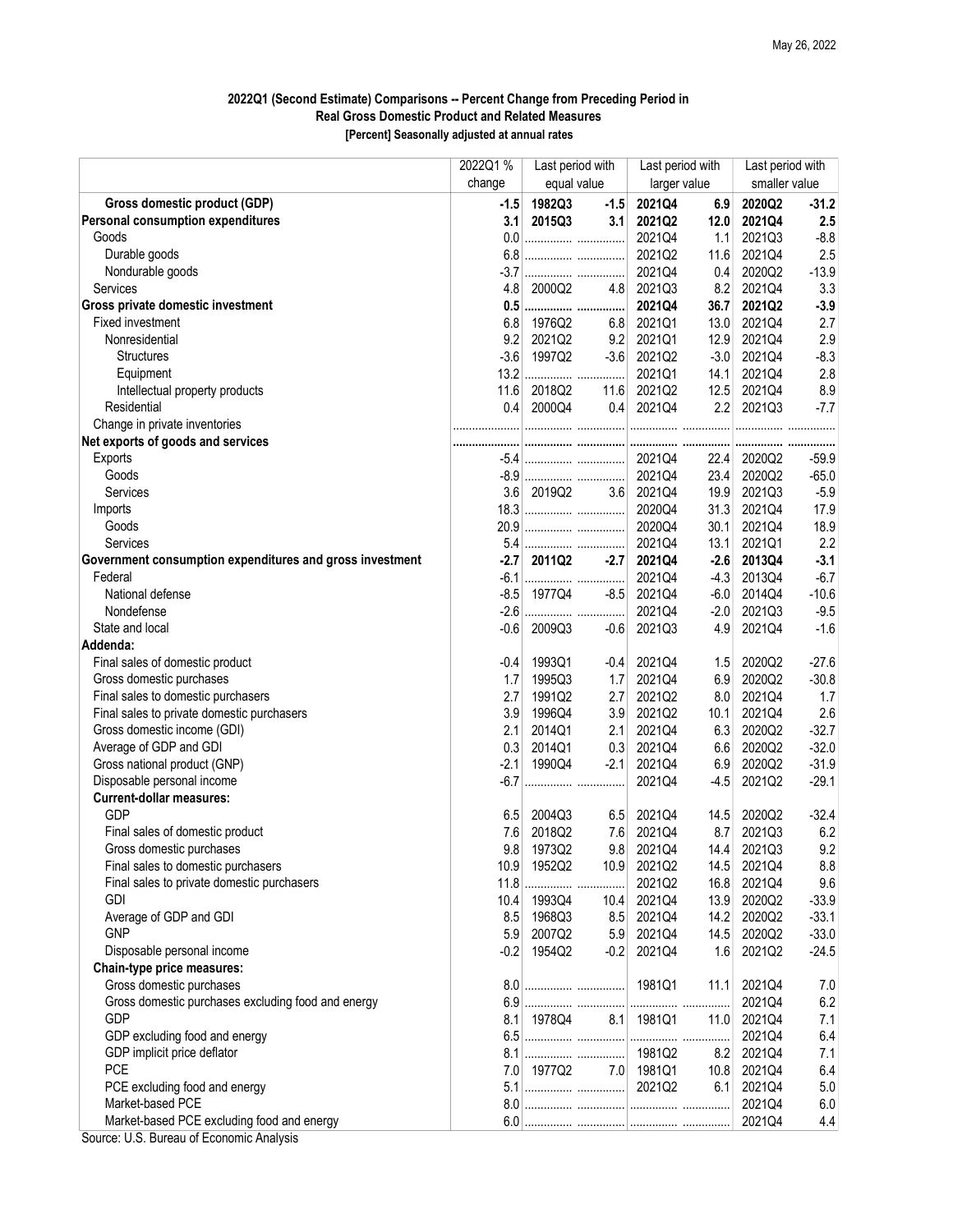## 2022Q1 (Second Estimate) Comparisons -- Contributions to Percent Change in Real Gross Domestic Product

|                                                          | 2022Q1       | Last period with<br>equal value |         | Last period with<br>larger value |         | Last period with<br>smaller value |         |
|----------------------------------------------------------|--------------|---------------------------------|---------|----------------------------------|---------|-----------------------------------|---------|
|                                                          | contribution |                                 |         |                                  |         |                                   |         |
| Percent change at annual rate:                           |              |                                 |         |                                  |         |                                   |         |
| Gross domestic product                                   | $-1.5$       | 1982Q3                          | $-1.5$  | 2021Q4                           | 6.9     | 2020Q2                            | $-31.2$ |
| Percentage points at annual rates:                       |              |                                 |         |                                  |         |                                   |         |
| Personal consumption expenditures                        |              | 2.09                            |         | 2021Q2                           | 7.92    | 2021Q4                            | 1.76    |
| Goods                                                    | 0.00         |                                 |         | 2021Q4                           | 0.28    | 2021Q3                            | $-2.21$ |
| Durable goods                                            | 0.57         | 1976Q4                          | 0.57    | 2021Q2                           | 1.01    | 2021Q4                            | 0.22    |
| Nondurable goods                                         | $-0.57$      | 1991Q4                          | $-0.57$ | 2021Q4                           | 0.06    | 2020Q2                            | $-1.90$ |
| Services                                                 | 2.09         | 1980Q4                          | 2.09    | 2021Q3                           | 3.57    | 2021Q4                            | 1.48    |
| Gross private domestic investment                        | 0.10         |                                 |         | 2021Q4                           | 5.82    | 2021Q2                            | $-0.65$ |
| Fixed investment                                         | 1.18         |                                 |         | 2021Q1                           | 2.25    | 2021Q4                            | 0.50    |
| Nonresidential                                           | 1.16         | 2012Q2                          | 1.16    | 2021Q2                           | 1.21    | 2021Q4                            | 0.40    |
| <b>Structures</b>                                        | $-0.09$      | 1998Q1                          | $-0.09$ | 2021Q2                           | $-0.08$ | 2021Q4                            | $-0.22$ |
| Equipment                                                | 0.68         | 1976Q3                          | 0.68    | 2021Q1                           | 0.75    | 2021Q4                            | 0.17    |
| Intellectual property products                           | 0.57         | 1999Q2                          | 0.57    | 2021Q2                           | 0.62    | 2021Q4                            | 0.45    |
| Residential                                              | 0.02         | 2016Q2                          | 0.02    | 2021Q4                           | 0.10    | 2021Q3                            | $-0.38$ |
| Change in private inventories                            |              |                                 |         | 2021Q4                           | 5.32    | 2021Q2                            | $-1.26$ |
| Net exports of goods and services                        |              |                                 |         | 2021Q4                           | $-0.23$ | 2020Q3                            | $-3.25$ |
| Exports                                                  | $-0.62$      | 1962Q4                          | $-0.62$ | 2021Q4                           | 2.24    | 2020Q2                            | $-8.34$ |
| Goods                                                    | $-0.73$      |                                 |         | 2021Q4                           | 1.64    | 2020Q2                            | $-6.24$ |
| Services                                                 | 0.11         | 2015Q4                          | 0.11    | 2021Q4                           | 0.59    | 2021Q3                            | $-0.19$ |
| Imports                                                  |              |                                 |         | 2021Q4                           | $-2.46$ | 2020Q4                            | $-3.73$ |
| Goods                                                    | $-2.48$      |                                 |         | 2021Q4                           | $-2.16$ | 2020Q4                            | $-3.04$ |
| Services                                                 | $-0.13$      | 2004Q4                          | $-0.13$ | 2021Q1                           | $-0.05$ | 2021Q4                            | $-0.31$ |
| Government consumption expenditures and gross investment | $-0.47$      |                                 |         | 2021Q4                           | $-0.46$ | 2013Q4                            | $-0.58$ |
| Federal                                                  | $-0.40$      | 1975Q1                          | $-0.40$ | 2021Q4                           | $-0.29$ | 2014Q4                            | $-0.41$ |
| National defense                                         | $-0.33$      | 1969Q1                          | $-0.33$ | 2021Q4                           | $-0.24$ | 2014Q4                            | $-0.47$ |
| Nondefense                                               | $-0.07$      | 2000Q4                          | $-0.07$ | 2021Q4                           | $-0.05$ | 2021Q3                            | $-0.29$ |
| State and local                                          | $-0.07$      | 2009Q3                          | $-0.07$ | 2021Q3                           | 0.52    | 2021Q4                            | $-0.17$ |
| Source: U.S. Bureau of Economic Analysis                 |              |                                 |         |                                  |         |                                   |         |